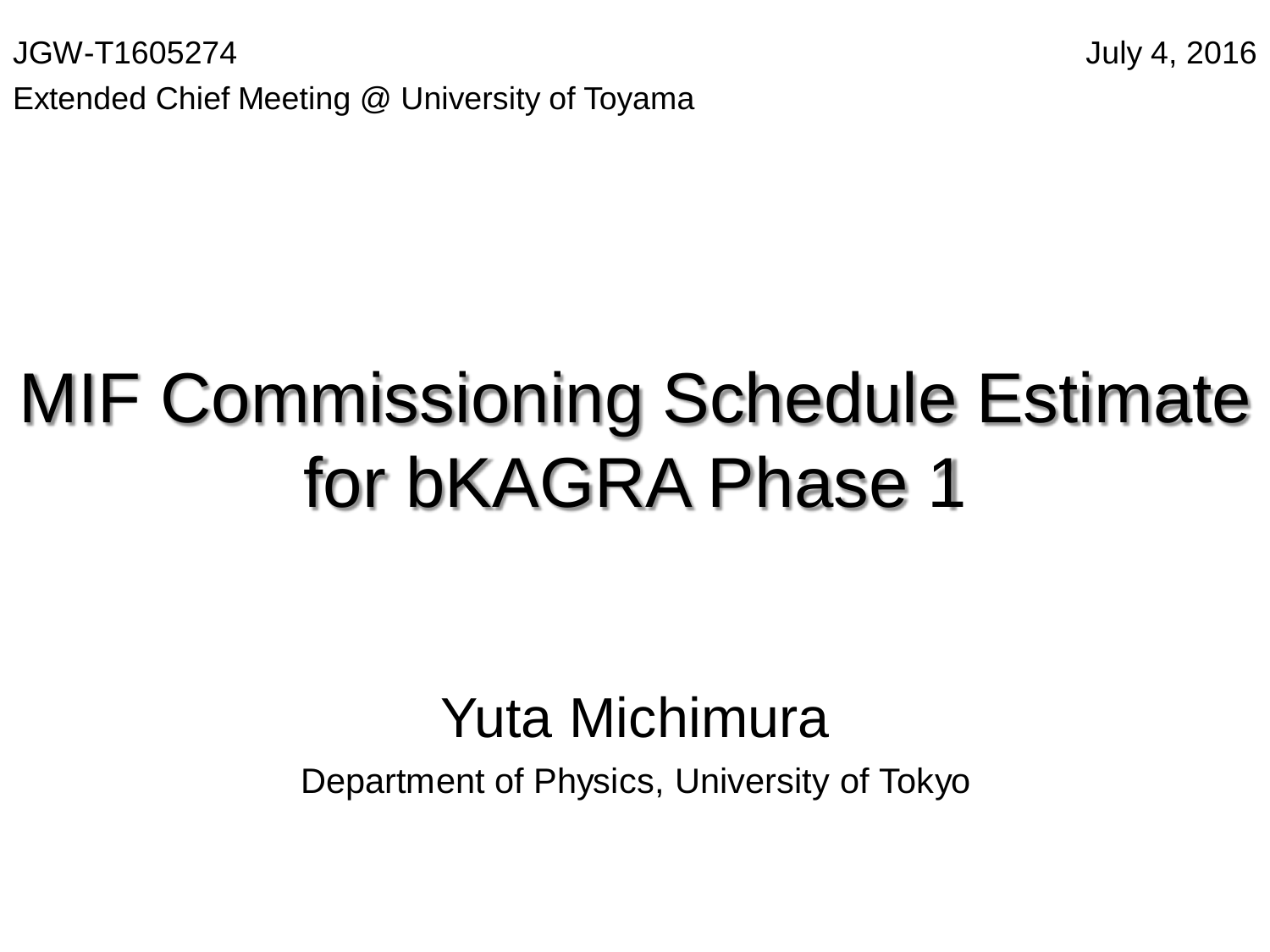### bKAGRA Phase 1 Conditions

- 3-km cryogenic power recycled Michelson
- 2017.3.24 BS suspension complete
- 2017.7.6 PR suspensions complete
- 2017.7.13 Type-A (w/o cryopayload) complete - ~2 months of initial alignment period - IMC WFS 2016.11-12
- 2017.10.2 cryopayload install start
- 2017.12.2 ETMY complete - 2 months of PR-ETMY commissioning - green installation 2017.2-10 (maybe delayed to 2017 summer-winter)
- 2018.2.2 ETMX complete, 2.19-3.23 cooling down
	- 2 week of PRMI commissioning with cryopayload before cooling down
	- PRMI should be there during cooling
- 2018.3.24?- start cryogenic test run

See, also,

[https://www.dropbox.com/s/jcjn7pladconq3n/VIS%20Overall%20Schedule%2020160617.pdf?dl=0](https://www.dropbox.com/s/jcjn7pladconq3n/VIS Overall Schedule 20160617.pdf?dl=0)

- ISS installation 2017.2-10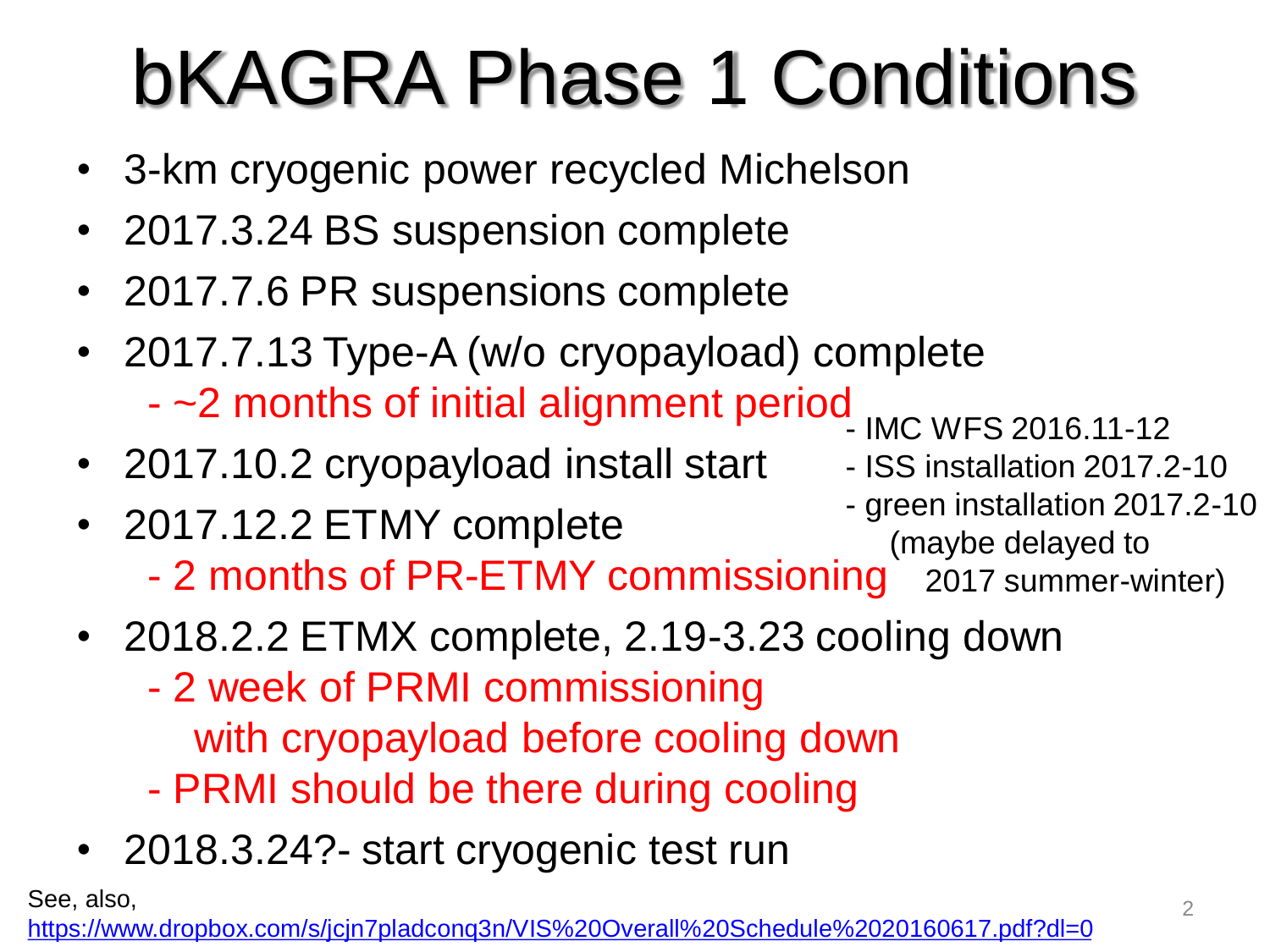#### Lessons from iKAGRA

- Arm alignment takes ~ 1 week/one-way at most with  $PSL \sim 220$  mW, without PRM (T = 10 %) we need more power with PRM installed
- Beam profiling takes ~ 1 day/position
- MICH lock to run takes  $\sim$  3 weeks (including April commissioning period)
- What we didn't do in iKAGRA

- beam collimating (iteration of PR2/3 position change and beam profiling at ITM/ETM)

- multi-DOF lock (this time MICH and PRCL)
- WFS, TRX/TRY, AS port
- SR2, SR3 alignment
- FSS using RefCav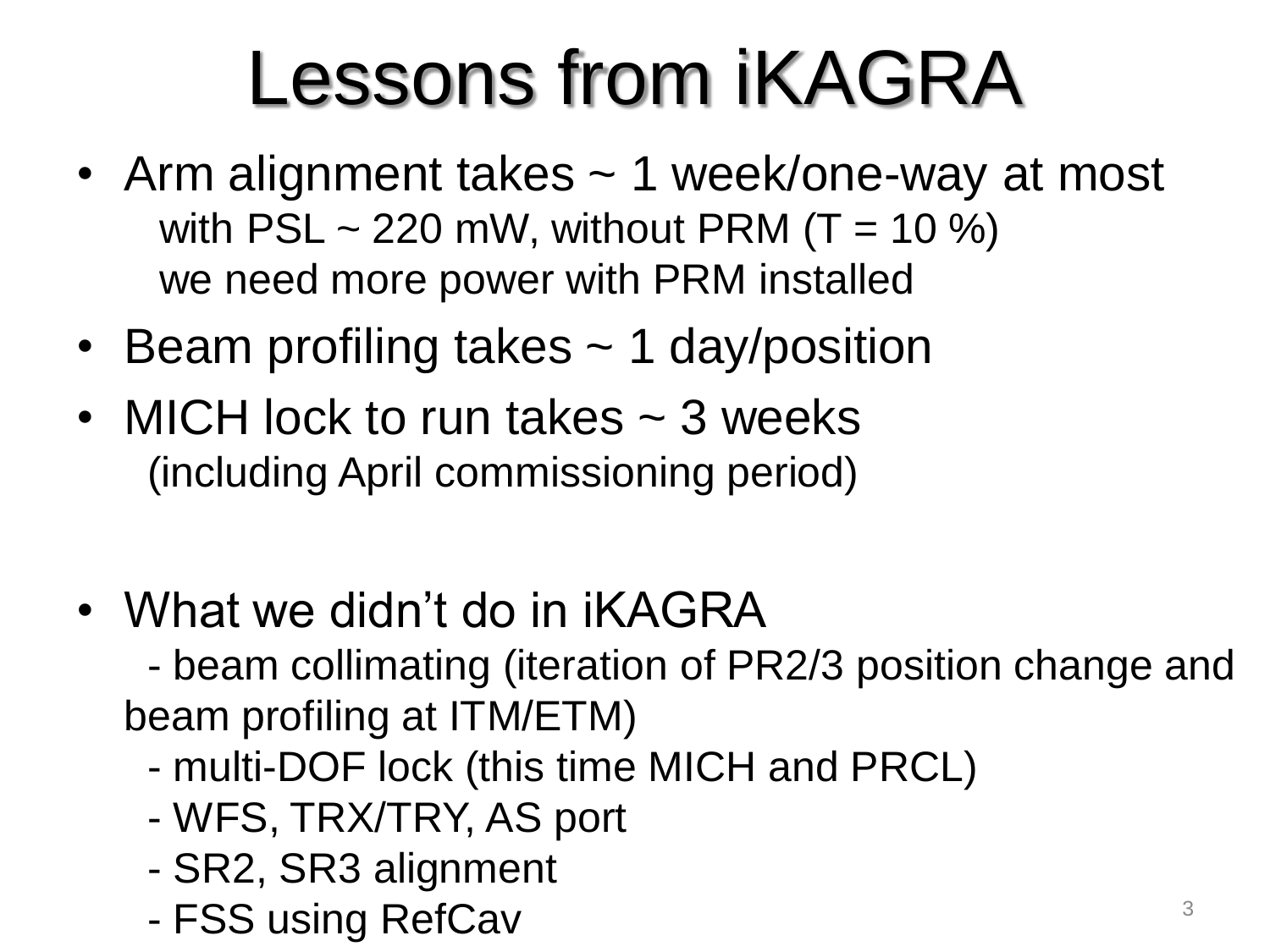## bKAGRA Phase 1 Configuration

- 3-km power recycled Michelson
- With REFL/AS for LSC (feedback PRCL to IMC length?)

| [W/m]  | MICH        | PRCL        |
|--------|-------------|-------------|
| REFL I | $+9.92e-01$ | $-7.48e+07$ |
| REFL Q | $+6.61e+04$ | $-3.52e+07$ |
| AS I   | $+8.97e+02$ | $-2.23e-01$ |
| AS Q   | $-1.67e+06$ | $+4.16e+02$ |

• With REFL/AS WFS, TRX/TRY DC QPD for ASC

ASC sensing matrix still under study HOM structure also under study

- Maybe with green (not necessary for phase 1)
- No requirement for sensitivity